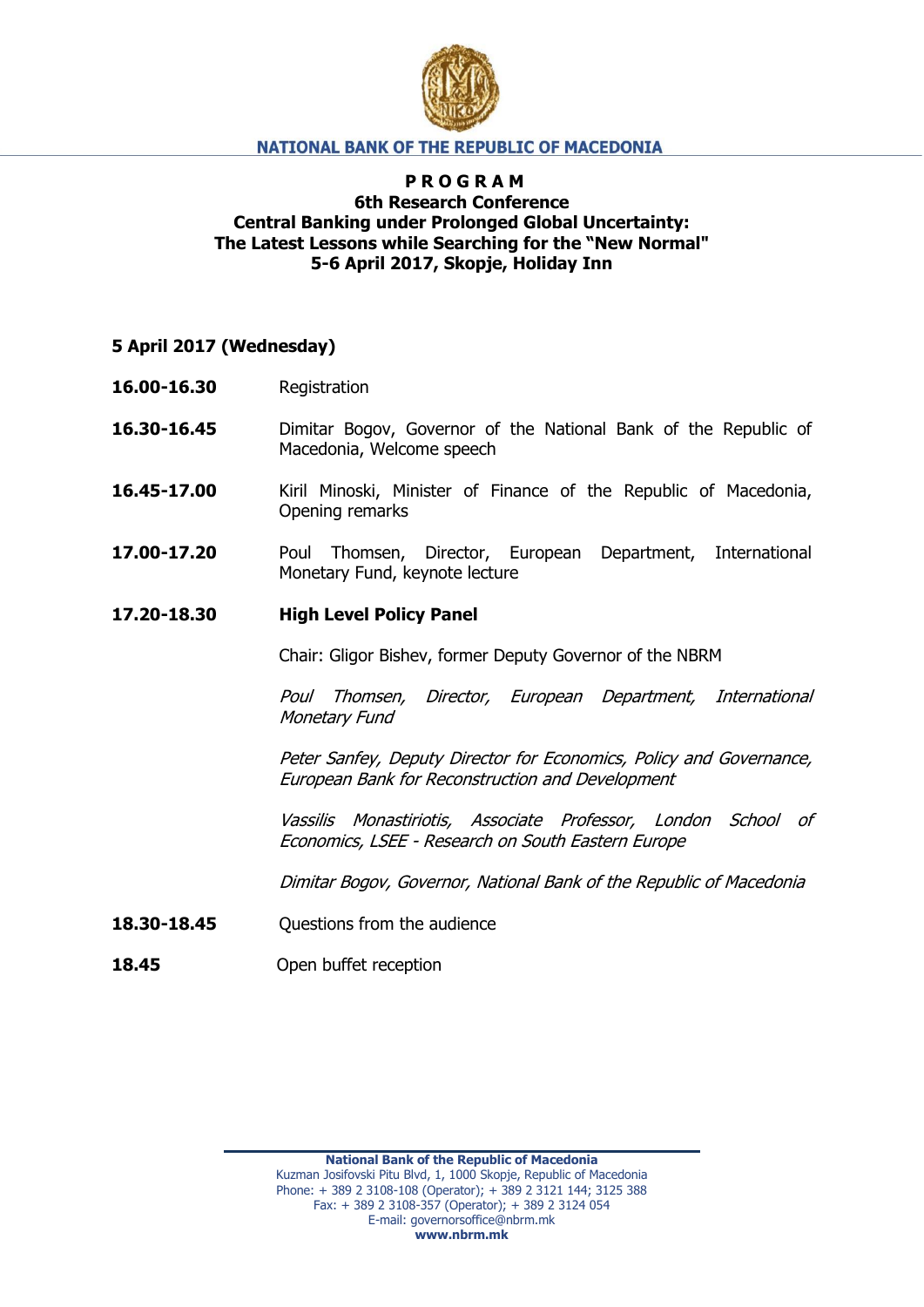## **6 April 2017 (Thursday)**

- **9.00 Opening of the Conference**
- **9.00-9.30** Turalay Kenc, former Vice Governor of the Central Bank of the Republic of Turkey, Keynote lecture
- **9.30 - 10.45 Session I: Monetary policy under prolonged global uncertainty: what has changed during the last global crisis?**

Chair: Anita Angelovska Bezhoska, Vice Governor, National Bank of the Republic of Macedonia

- **9.30-9.50** Altin Tanku, Bank of Albania, *Has the crisis changed the monetary* transmission mechanism in Albania? An application of kernel density estimation technique
- **9.50-10.10** Leo de Haan, De Nederlandsche Bank: The signalling content of asset prices for inflation: Implications for Quantitative Easing
- **10.10-10.30** Goran Petreski, Faculty of Economics, Skopje, *Discussant*
- **10.30-10.45** Discussion
- **10.45-11.15 Coffee break**
- **11.15 - 12.30 Session II: Financial stability and financial system reforms**

Chair: Maja Kadievska Vojnovic, Vice Governor, National Bank of the Republic of Macedonia

- 11.15-11.35 Yannick Lucotte, Paris School of Business, Competition and credit procyclicality in European banking
- 11.35-11.55 **Bernard H. Casey, London School of Economics**, Pension funds and their contribution to long-term investment: the case of the (Western) Balkans and CEE
- **11.55-12.15** Viktorija Atanasovska Noveski, Financial Stability and Banking Regulation Department, National Bank of the Republic of Macedonia, **Discussant**
- **12.15-12.30** Discussion
- **12.30-13.30 Lunch**